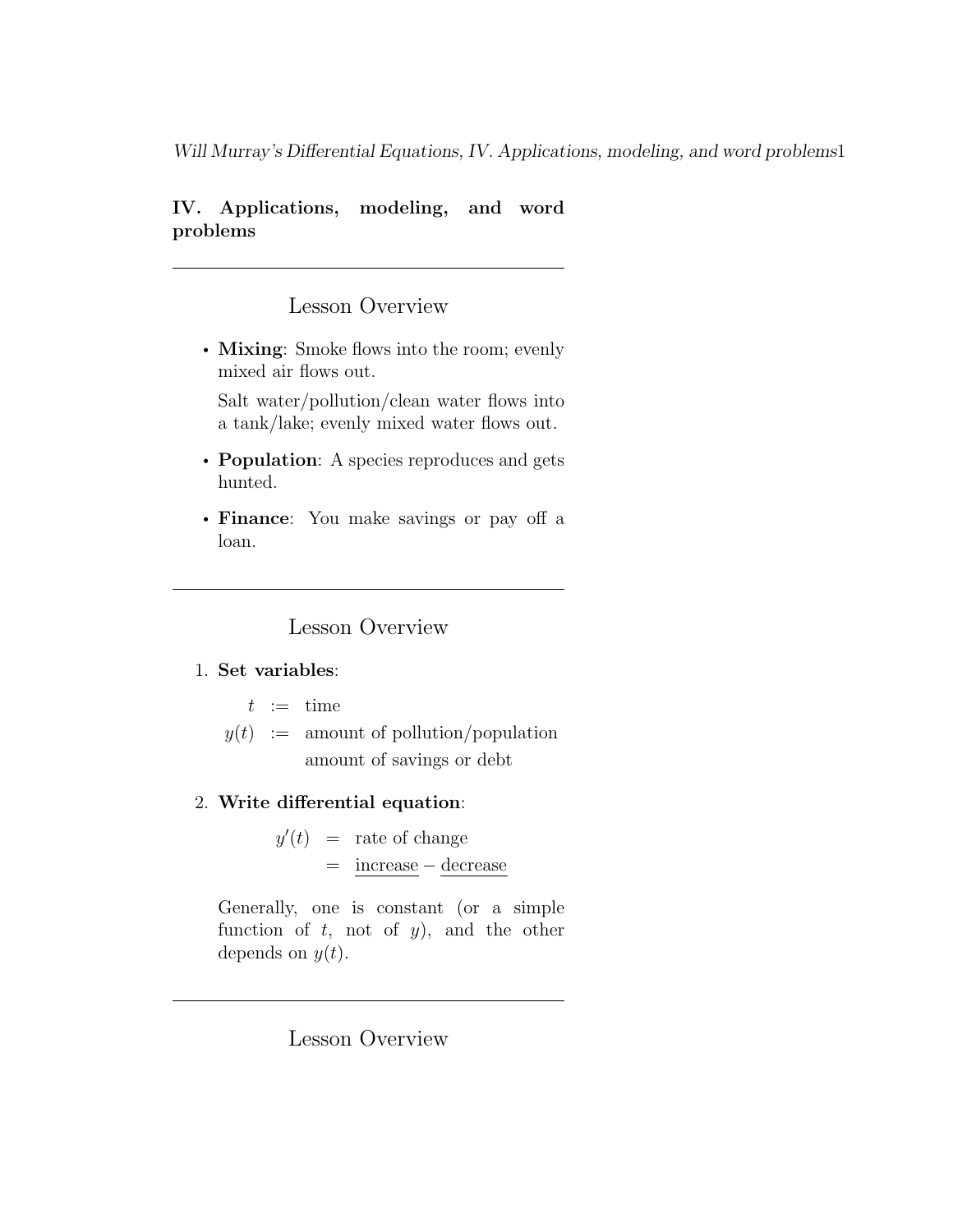- 3. Solve it: They're usually linear, or if you're lucky, separable. Use initial data if given; otherwise use  $y(0) = y_0$ .
- 4. Answer questions: When does your investment double?  $(y(t) = 2y_0)$  When is the salt diluted to 1%?  $(y(t) = \frac{1}{100}y_0)$  What should your initial investment be to get 1 million in 20 years?  $(y(20) = 1$  mil; solve for  $y(0)$ .)

# Example I

We have a 100 gallon tank that is initially full of pure water. Water that is 3% salt enters at a rate of 10 gallons/minute. Mixed water leaves.

- A. Write an initial value problem to describe this situation.
- B. Solve it.

A.

$$
t := \text{time}
$$
  
\n
$$
y(t) := \text{amount of salt at time } t
$$
  
\n
$$
y'(t) = \text{increase} - \text{decrease}
$$
  
\n
$$
= \boxed{\frac{3}{10} - \frac{1}{10}y(t)}
$$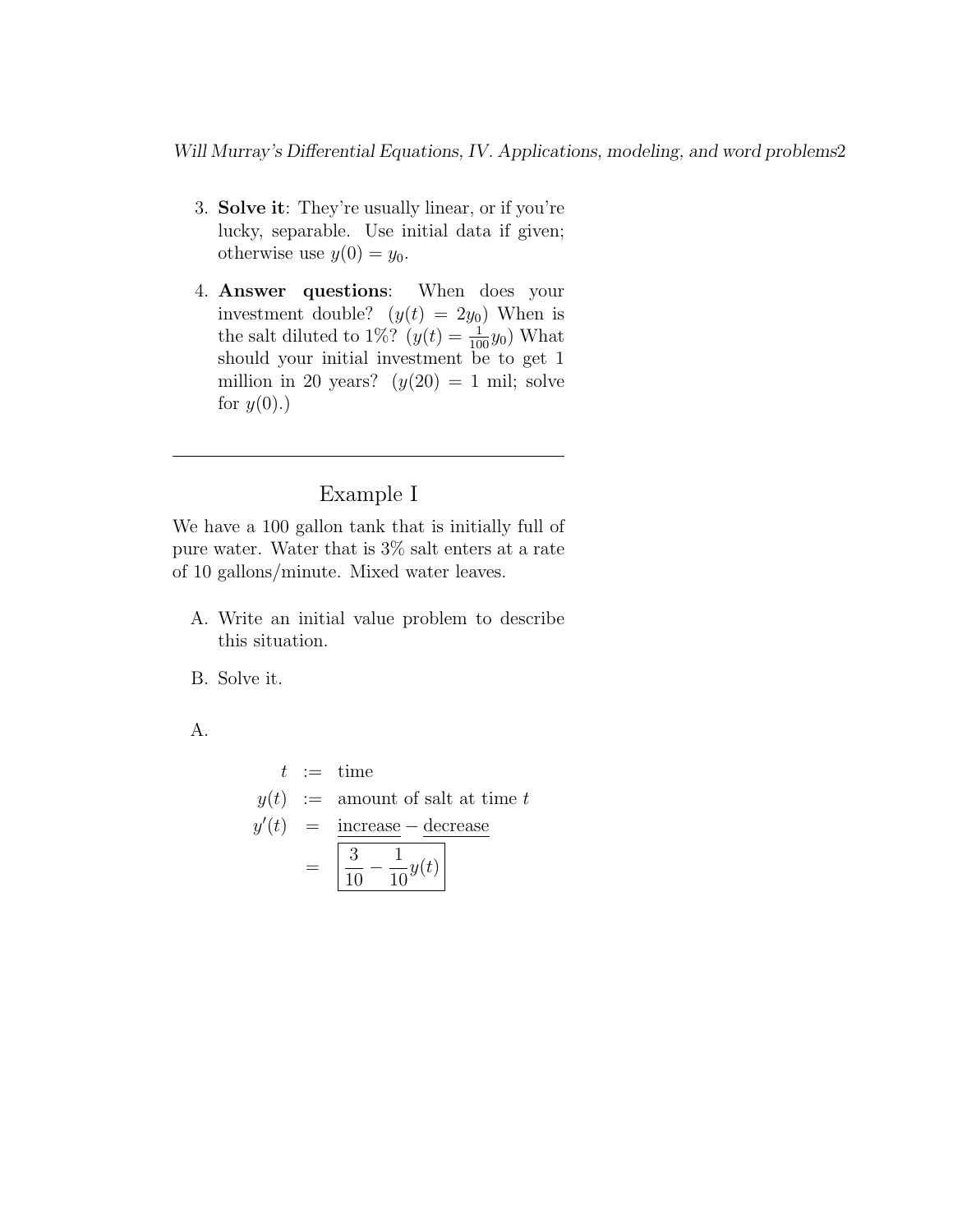B.

$$
y' + \frac{1}{10}y = \frac{3}{10}
$$
  

$$
I(t) = e^{\int \frac{dt}{10}} = e^{\frac{t}{10}} \implies e^{\frac{t}{10}}y' + \frac{1}{10}e^{\frac{t}{10}}y = \frac{3}{10}e^{\frac{t}{10}}
$$
  

$$
e^{\frac{t}{10}}y = 3e^{\frac{t}{10}} + C
$$
  

$$
y = 3 + Ce^{-\frac{t}{10}}
$$
  

$$
y(0) = 0 \implies C = -3
$$
  

$$
y = \boxed{3 - 3e^{-\frac{t}{10}}}
$$

# Example II

Consider the water tank described above.

- A. How long until the tank is  $1\%$  salt?
- B. What is the long-term concentration of salt?

$$
y = 3 - 3e^{-\frac{t}{10}}
$$

A.

$$
y(t) = 1
$$
  
\n
$$
3 - 3e^{-\frac{t}{10}} = 1
$$
  
\n
$$
3e^{-\frac{t}{10}} = 2
$$
  
\n
$$
e^{-\frac{t}{10}} = \frac{2}{3}
$$
  
\n
$$
-\frac{t}{10} = \ln \frac{2}{3}
$$
  
\n
$$
\frac{t}{10} = -\ln \frac{2}{3} = \ln \frac{3}{2}
$$
  
\n
$$
t = 10 \ln \frac{3}{2}
$$
  
\n
$$
\approx \boxed{4.05 \text{ minutes}}
$$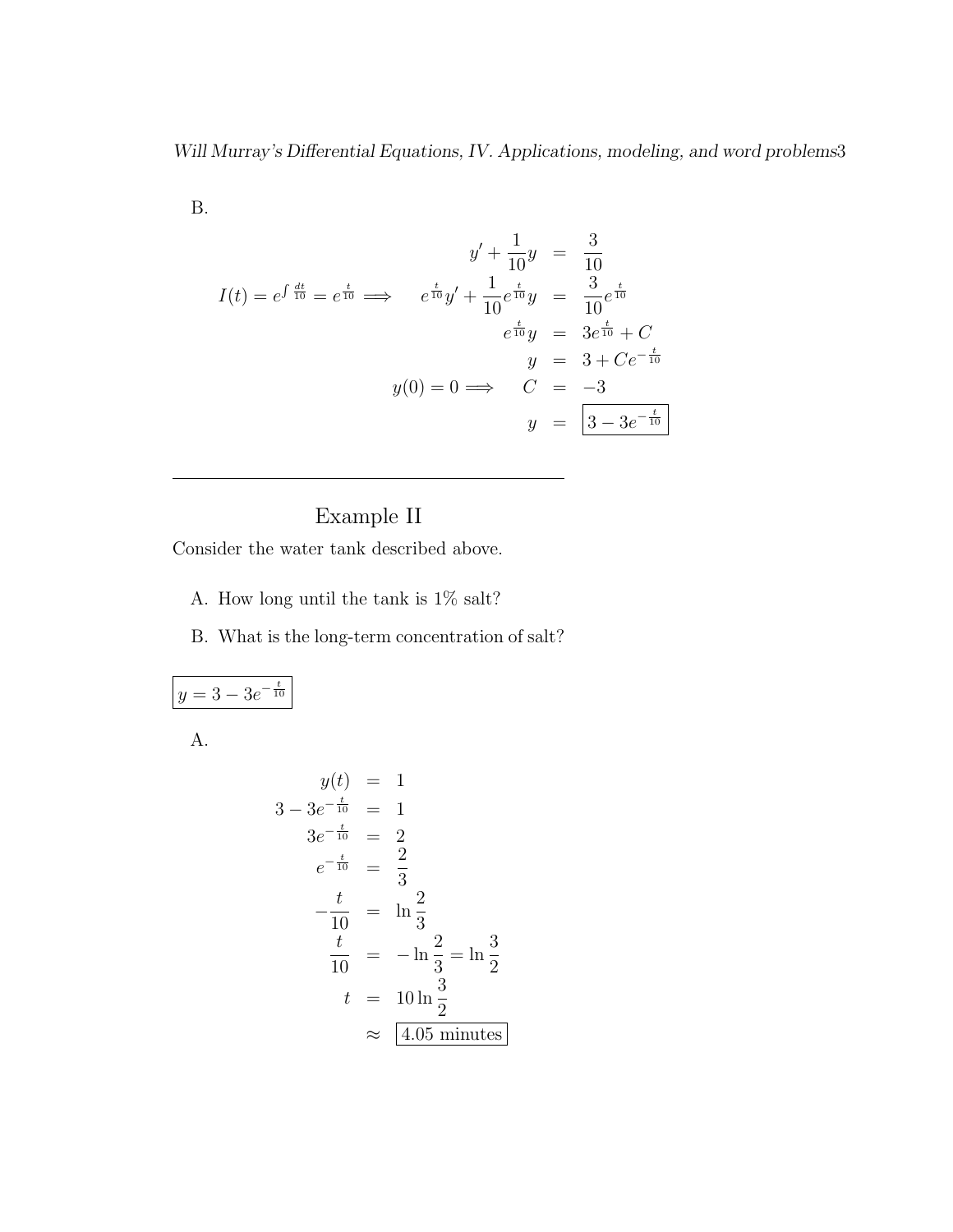B.  $y(\infty) = 3$ , so the limiting concentration is 3 gallons out of 100, or  $\boxed{3\%}$ , which agrees with our intuition.

# Example III

The deer population of a national park increases at a rate proportional to its current population, doubling every 69 years. There are 1,750 deer today.

- A. Write an initial value problem to describe this situation.
- B. Solve it.

The normal growth satisfies the following IVP:

$$
y' = ky, y(0) = 1750
$$
  
\n
$$
\frac{dy}{dt} = ky
$$
  
\n
$$
\frac{dy}{y} = k dt
$$
  
\n
$$
\ln y = kt + C
$$
  
\n
$$
y = e^{kt + C} = De^{kt}
$$
  
\n
$$
y(0) = D \implies D = 1750
$$
  
\n
$$
y = 1750e^{kt}
$$

Example III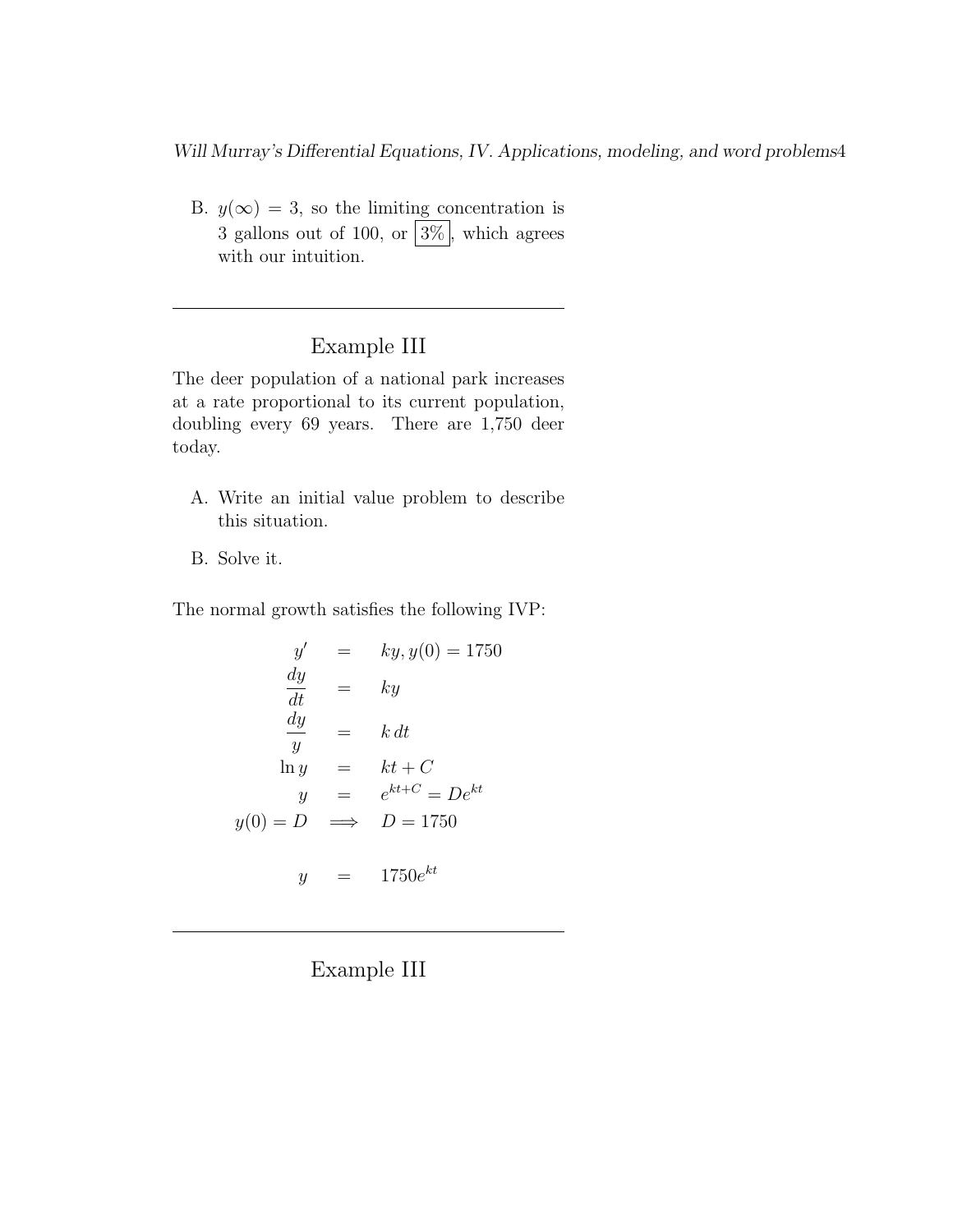Since it doubles in 69 years, we can solve for  $k$ :

$$
y(69) = 3500
$$
  
\n
$$
1750e^{69k} = 3500
$$
  
\n
$$
e^{69k} = 2
$$
  
\n
$$
69k = \ln 2 \approx 0.69
$$
  
\n
$$
k = \frac{1}{100}
$$
  
\n
$$
y = \boxed{1750e^{\frac{1}{100}t}}
$$

# Example IV

In the park above, to control the deer population, the authorities allow hunters to kill 20 deer per year. Will the population increase or decrease from then on? If it increases, when will the population reach 3,000? If it decreases, when will the population die out?

$$
y'(t) = \frac{\text{increase}}{ky - 20}, y(0) = 1750
$$
  
\n
$$
y' - ky = -20 \quad \{ \text{Use } I(t) = e^{\int (-k) dt} = e^{-kt} \}
$$
  
\n
$$
e^{-kt}y' - ke^{-kt}y = -20e^{-kt}
$$
  
\n
$$
(e^{-kt}y)' = -20e^{-kt}
$$
  
\n
$$
e^{-kt}y = \frac{20}{k}e^{-kt} + C \quad \{ k = \frac{1}{100} \text{ from above } \}
$$
  
\n
$$
= 2000e^{-kt} + C
$$
  
\n
$$
y = 2000 + Ce^{kt}
$$
  
\n
$$
y(0) = 2000 + C = 1750
$$
  
\n
$$
C = -250
$$
  
\n
$$
y = \boxed{2000 - 250e^{kt}}
$$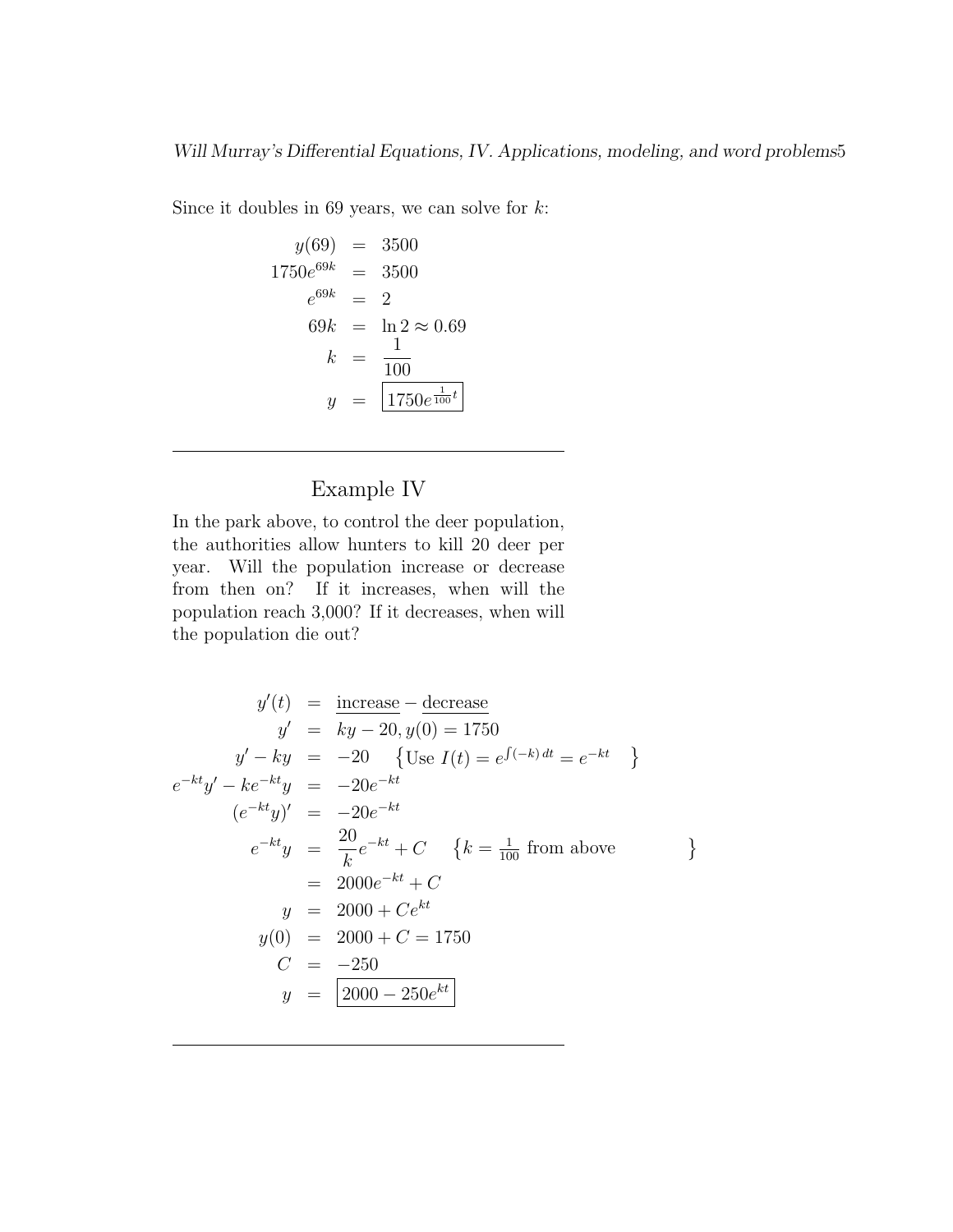### Example IV

In the park above, to control the deer population, the authorities allow hunters to kill 20 deer per year. Will the population increase or decrease from then on? If it increases, when will the population reach 3,000? If it decreases, when will the population die out?

| ۱ |
|---|
|---|

From this, we can tell that the population is decreasing. To see how long we will last, we solve  $y(t) = 0$  for t:

$$
2000 - 250e^{kt} = 0
$$
  
\n
$$
250e^{kt} = 2000
$$
  
\n
$$
e^{kt} = 8
$$
  
\n
$$
kt = \ln 8 = 3 \ln 2 = 3(0.69) = 2.07
$$
  
\n
$$
t = \frac{2.07}{k} = 207 \text{ years}
$$

# Example V

A student borrows \$20,000 for college at an annual interest rate of 5%. She agrees to make payments continuously at a rate of \$1,000 per month.

- A. Write an initial value problem to describe this situation.
- B. Assuming you could solve the equation, describe how you would determine when the loan would be fully paid off.

Example V